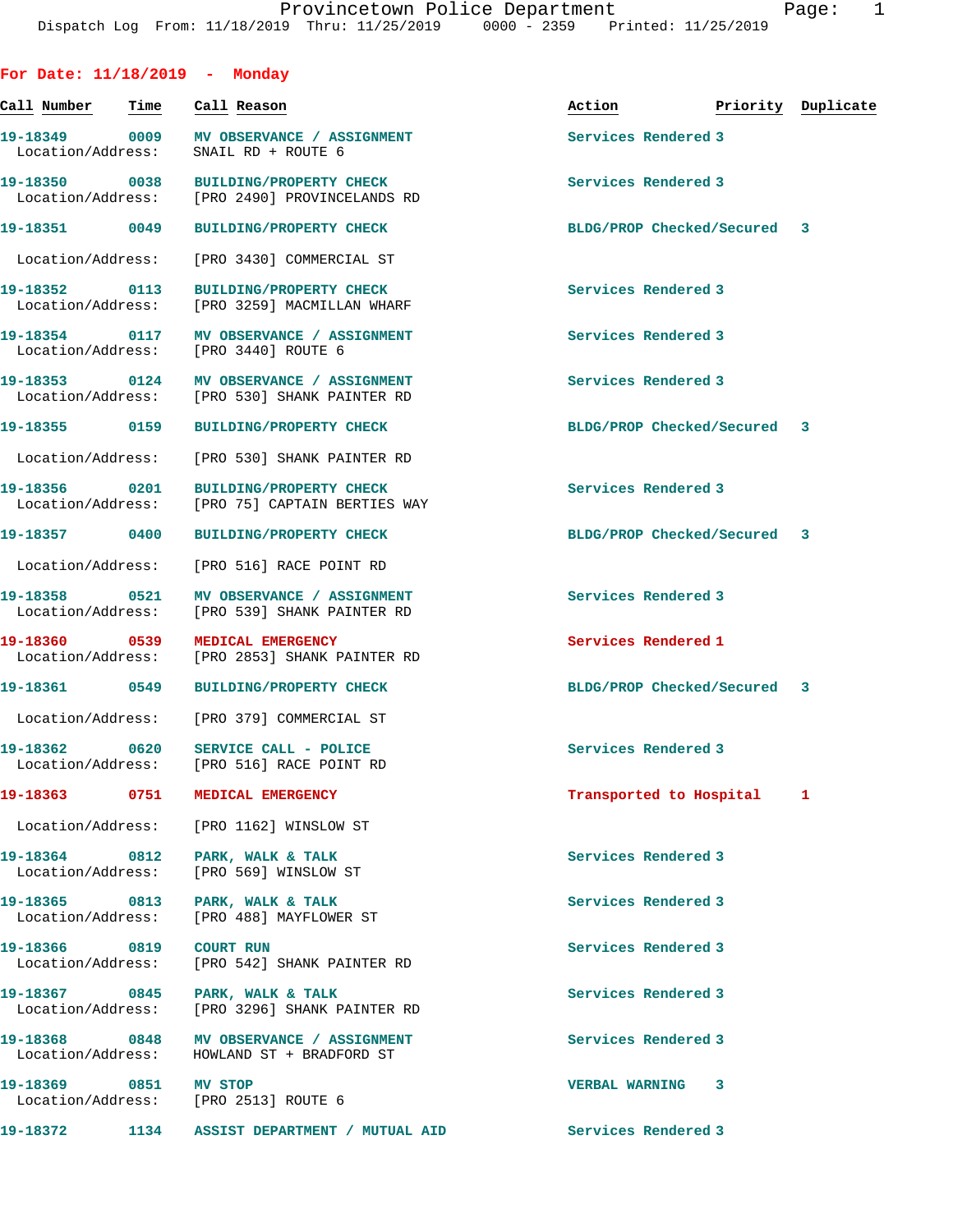|                                       |                                                                                           | Provincetown Police Department<br>Dispatch Log From: 11/18/2019 Thru: 11/25/2019 0000 - 2359 Printed: 11/25/2019 | Page |
|---------------------------------------|-------------------------------------------------------------------------------------------|------------------------------------------------------------------------------------------------------------------|------|
|                                       | Location/Address: [PRO 1892] SHANK PAINTER RD                                             |                                                                                                                  |      |
|                                       | 19-18374 1139 BUILDING/PROPERTY CHECK<br>Location/Address: [PRO 3259] MACMILLAN WHARF     | Services Rendered 3                                                                                              |      |
|                                       | 19-18375 1149 BUILDING/PROPERTY CHECK<br>Location/Address: [PRO 2481] TREMONT ST          | Services Rendered 3                                                                                              |      |
|                                       | 19-18378 1319 PARK, WALK & TALK<br>Location/Address: [PRO 539] SHANK PAINTER RD           | Services Rendered 3                                                                                              |      |
| 19-18379   1329   ALARM - FIRE        | Location/Address: [PRO 909] CREEK HILL RD                                                 | False Alarm 1                                                                                                    |      |
|                                       | 19-18380 1334 MEDICAL EMERGENCY                                                           | Transported to Hospital 1                                                                                        |      |
|                                       | Location/Address: [PRO 704] BANGS ST                                                      |                                                                                                                  |      |
| Location/Address: NELSON AVE          | 19-18381 1359 BUILDING/PROPERTY CHECK                                                     | Services Rendered 3                                                                                              |      |
|                                       | 19-18384 1626 FIRE - OTHER<br>Location/Address: [PRO 80] CARVER ST                        | Extinguished 1                                                                                                   |      |
|                                       | 19-18385 1714 MV OBSERVANCE / ASSIGNMENT<br>Location/Address: SNAIL RD                    | Services Rendered 3                                                                                              |      |
|                                       | 19-18386 1736 ASSIST DEPARTMENT / MUTUAL AID<br>Location/Address: [PRO 667] COMMERCIAL ST | Services Rendered 3                                                                                              |      |
|                                       | 19-18387 1804 SUSPICIOUS ACTIVITY<br>Location/Address: [PRO 1775] COMMERCIAL ST           | Unfounded 2                                                                                                      |      |
| 19-18388 1918                         | <b>BUILDING/PROPERTY CHECK</b><br>Location/Address: [PRO 2898] JEROME SMITH RD            | Services Rendered 3                                                                                              |      |
|                                       | 19-18389 1927 BUILDING/PROPERTY CHECK<br>Location/Address: [PRO 3317] CEMETERY RD         | Services Rendered 3                                                                                              |      |
|                                       | 19-18390 2019 SERVICE CALL - POLICE<br>Location/Address: [PRO 539] SHANK PAINTER RD       | Services Rendered 3                                                                                              |      |
| 19-18391<br>2041<br>Location/Address: | MV OBSERVANCE / ASSIGNMENT<br>HARRY KEMP WAY                                              | Services Rendered 3                                                                                              |      |
| Location/Address:                     | 19-18392 2208 MV OBSERVANCE / ASSIGNMENT<br>SHANK PAINTER RD + BROWNE ST                  | Services Rendered 3                                                                                              |      |
| Location/Address: NELSON AVE          | 19-18393 2214 BUILDING/PROPERTY CHECK                                                     | Services Rendered 3                                                                                              |      |
| 19-18394 2251                         | MEDICAL EMERGENCY                                                                         | Transported to Hospital                                                                                          | 1    |
|                                       | Location/Address: [PRO 2283] COMMERCIAL ST                                                |                                                                                                                  |      |
| 19-18395 2327<br>Location/Address:    | MV OBSERVANCE / ASSIGNMENT<br>BRADFORD ST + RYDER ST                                      | Services Rendered 3                                                                                              |      |
| 19-18396 2348                         | <b>BUILDING/PROPERTY CHECK</b><br>Location/Address: [PRO 3259] MACMILLAN WHARF            | Services Rendered 3                                                                                              |      |
|                                       | 19-18397 2357 MV OBSERVANCE / ASSIGNMENT<br>Location/Address: ROUTE 6 + CONWELL ST        | Services Rendered 3                                                                                              |      |
| For Date: $11/19/2019$ - Tuesday      |                                                                                           |                                                                                                                  |      |
| 19-18398                              | 0022 MV OBSERVANCE / ASSIGNMENT<br>Location/Address: ROUTE 6 + SNAIL RD                   | Services Rendered 3                                                                                              |      |

**19-18399 0045 BUILDING/PROPERTY CHECK Services Rendered 3** 

Page: 2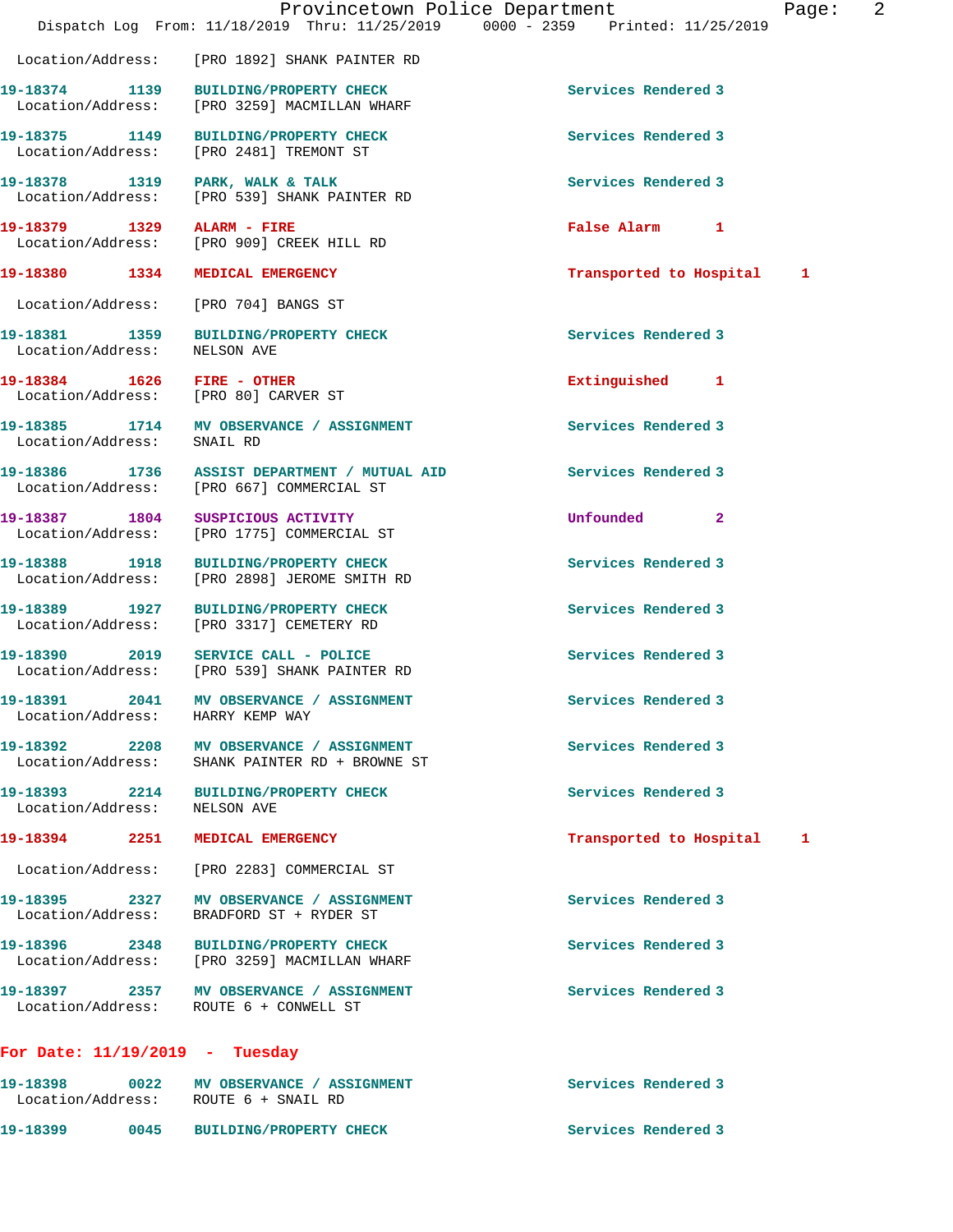|                                    | Provincetown Police Department<br>Dispatch Log From: 11/18/2019 Thru: 11/25/2019 0000 - 2359 Printed: 11/25/2019 |                             | Page: 3 |
|------------------------------------|------------------------------------------------------------------------------------------------------------------|-----------------------------|---------|
|                                    | Location/Address: [PRO 3430] COMMERCIAL ST                                                                       |                             |         |
|                                    | 19-18400 0100 BUILDING/PROPERTY CHECK<br>Location/Address: [PRO 2898] JEROME SMITH RD                            | Services Rendered 3         |         |
|                                    | 19-18403 0106 BUILDING/PROPERTY CHECK<br>Location/Address: [PRO 2483] COMMERCIAL ST                              | Services Rendered 3         |         |
|                                    | 19-18401 0107 BUILDING/PROPERTY CHECK<br>Location/Address: [PRO 2540] RACE POINT RD                              | Services Rendered 3         |         |
|                                    | 19-18402 0107 MV OBSERVANCE / ASSIGNMENT<br>Location/Address: BRADFORD ST + HOWLAND ST                           | Services Rendered 3         |         |
|                                    | 19-18404 0113 MV OBSERVANCE / ASSIGNMENT<br>Location/Address: [PRO 3004] BRADFORD ST                             | Services Rendered 3         |         |
|                                    | 19-18406 0141 MEDICAL EMERGENCY                                                                                  | Transported to Hospital 1   |         |
|                                    | Location/Address: [PRO 542] SHANK PAINTER RD                                                                     |                             |         |
|                                    | 19-18408 0512 MV OBSERVANCE / ASSIGNMENT<br>Location/Address: ROUTE 6 + HOWLAND ST                               | Services Rendered 3         |         |
|                                    | 19-18409 0523 MV OBSERVANCE / ASSIGNMENT<br>Location/Address: SHANK PAINTER RD + JEROME SMITH RD                 | Services Rendered 3         |         |
|                                    |                                                                                                                  | Services Rendered 3         |         |
|                                    | 19-18407 0615 FLIGHT COVERAGE<br>Location/Address: [PRO 516] RACE POINT RD                                       | Services Rendered 3         |         |
|                                    | 19-18411 0615 PARK, WALK & TALK<br>Location: [PRO 3431] LOPES SQUARE                                             | SPOKEN TO 3                 |         |
| 19-18412 0736 ASSIST CITIZEN       | Location/Address: [PRO 539] SHANK PAINTER RD                                                                     | Services Rendered 3         |         |
|                                    | 19-18413 0748 MV OBSERVANCE / ASSIGNMENT<br>Location/Address: JEROME SMITH RD + SHANK PAINTER RD                 | Services Rendered 3         |         |
|                                    | 19-18415 0755 BUILDING/PROPERTY CHECK<br>Location/Address: [PRO 3317] CEMETERY RD                                | Services Rendered 3         |         |
|                                    | 19-18414 0758 BUILDING/PROPERTY CHECK<br>Location/Address: [PRO 2977] COMMERCIAL ST                              | Services Rendered 3         |         |
|                                    | 19-18416 0809 SERVICE CALL - POLICE                                                                              | Referred to Other Agency    | 3       |
|                                    | Location/Address: [PRO 2543] MACMILLAN WHARF                                                                     |                             |         |
|                                    | 19-18417 0811 PARK, WALK & TALK<br>Location/Address: [PRO 488] MAYFLOWER ST                                      | Services Rendered 3         |         |
| Location/Address:                  | 19-18418 0811 PARK, WALK & TALK<br>[PRO 569] WINSLOW ST                                                          | Services Rendered 3         |         |
|                                    | Location/Address: [PRO 2483] COMMERCIAL ST                                                                       | Services Rendered 3         |         |
| 19-18420 0846<br>Location/Address: | MV OBSERVANCE / ASSIGNMENT<br>[PRO 3440] ROUTE 6                                                                 | Services Rendered 3         |         |
|                                    | 19-18421 0854 PARK, WALK & TALK<br>Location/Address: [PRO 3296] SHANK PAINTER RD                                 | Services Rendered 3         |         |
|                                    |                                                                                                                  | BLDG/PROP Checked/Secured 3 |         |
|                                    |                                                                                                                  |                             |         |

Location/Address: [PRO 3317] CEMETERY RD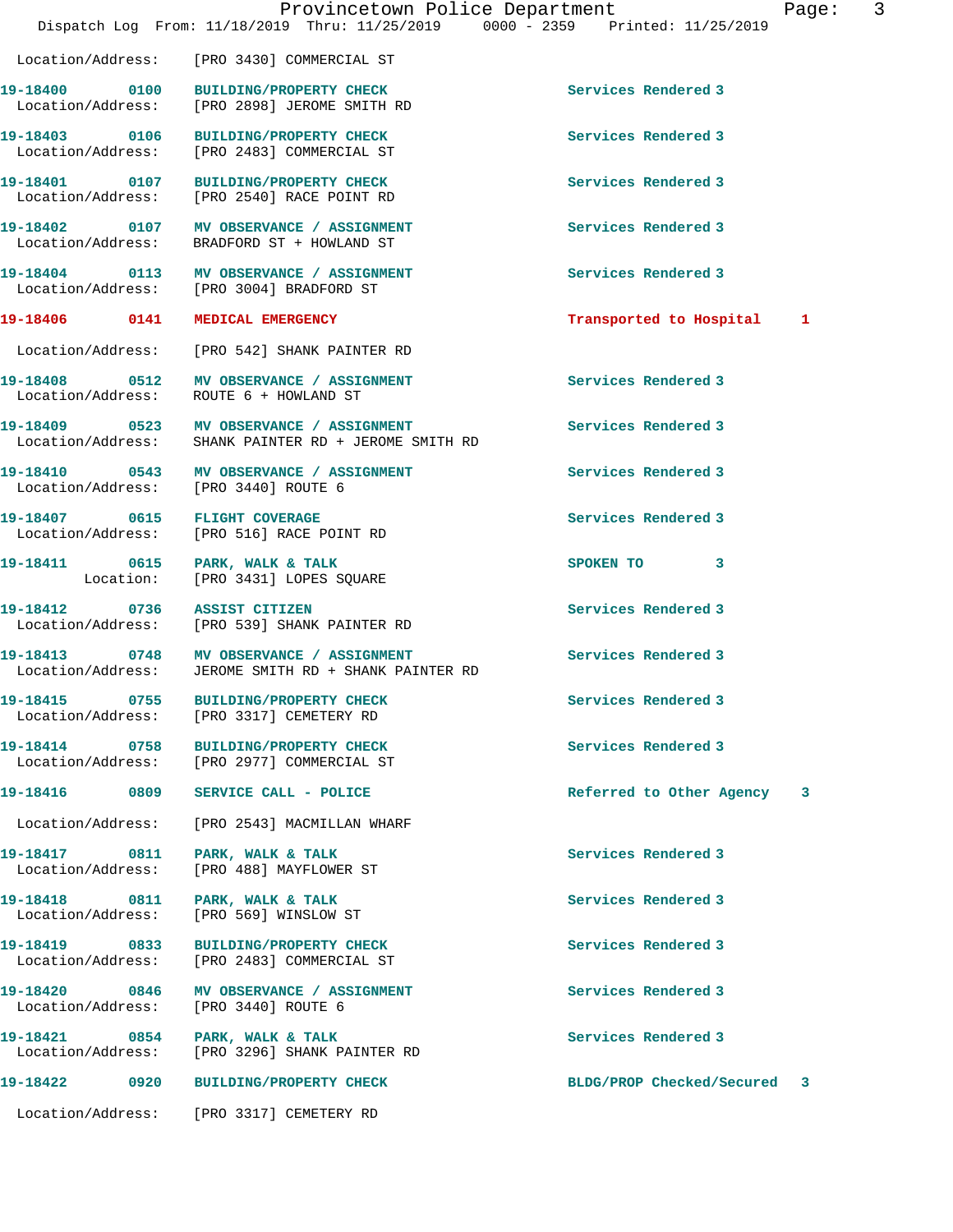**19-18423 0928 MV STOP Citation / Warning Issued 3** Location/Address: [PRO 521] ROUTE 6 **19-18424 0940 MV STOP VERBAL WARNING 3**  Location/Address: STANDISH ST + BRADFORD ST **19-18425 0946 PARK, WALK & TALK Services Rendered 3**  Location/Address: [PRO 1952] COMMERCIAL ST **19-18426 1015 BUILDING/PROPERTY CHECK Services Rendered 3**  Location/Address: [PRO 2483] COMMERCIAL ST **19-18427 1024 MV STOP VERBAL WARNING 3**  Location/Address: [PRO 3287] ROUTE 6 19-18428 1103 MV OBSERVANCE / ASSIGNMENT **Services Rendered 3**  Location/Address: BRADFORD ST + STANDISH ST **19-18429 1113 MEDICAL EMERGENCY Transported to Hospital 1** Location/Address: [PRO 702] BANGS ST **19-18430 1124 ASSIST DEPARTMENT / MUTUAL AID Services Rendered 3**  Location/Address: [PRO 667] COMMERCIAL ST **19-18432 1139 PARK, WALK & TALK Services Rendered 3**  [PRO 3431] LOPES SQUARE **19-18433 1144 BAR CHECK BLDG/PROP Checked/Secured 3** Location/Address: [PRO 399] COMMERCIAL ST 19-18434 1201 PARK, WALK & TALK **Services Rendered 3**  Location/Address: [PRO 537] SHANK PAINTER RD **19-18435 1206 MV COMPLAINT Services Rendered 2**  Location/Address: [PRO 3335] COMMERCIAL ST **19-18436 1216 MV STOP VERBAL WARNING 3**  [PRO 3166] SHANK PAINTER RD **19-18437 1302 BUILDING/PROPERTY CHECK BLDG/PROP Checked/Secured 3** Location/Address: [PRO 3287] ROUTE 6 19-18439 1411 PARK, WALK & TALK **Services Rendered 3**  Location/Address: [PRO 175] COMMERCIAL ST **19-18440 1416 BUILDING/PROPERTY CHECK Services Rendered 3**  Location/Address: [PRO 2540] RACE POINT RD **19-18442 1457 SERVICE CALL - POLICE Services Rendered 3**  Location/Address: [PRO 569] WINSLOW ST **19-18443 1510 MEDICAL EMERGENCY Transported to Hospital 1** Location/Address: [PRO 440] HARRY KEMP WAY **19-18444 1528 BUILDING/PROPERTY CHECK Services Rendered 3**  Location/Address: [PRO 3259] MACMILLAN WHARF **19-18445 1555 MV STOP VERBAL WARNING 3**  Location/Address: [PRO 521] ROUTE 6 **19-18449 1640 MV OBSERVANCE / ASSIGNMENT Services Rendered 3**  Location/Address: SNAIL RD **19-18451 1652 BUILDING/PROPERTY CHECK BLDG/PROP Checked/Secured 3** Location/Address: [PRO 2206] PILGRIMS LANDING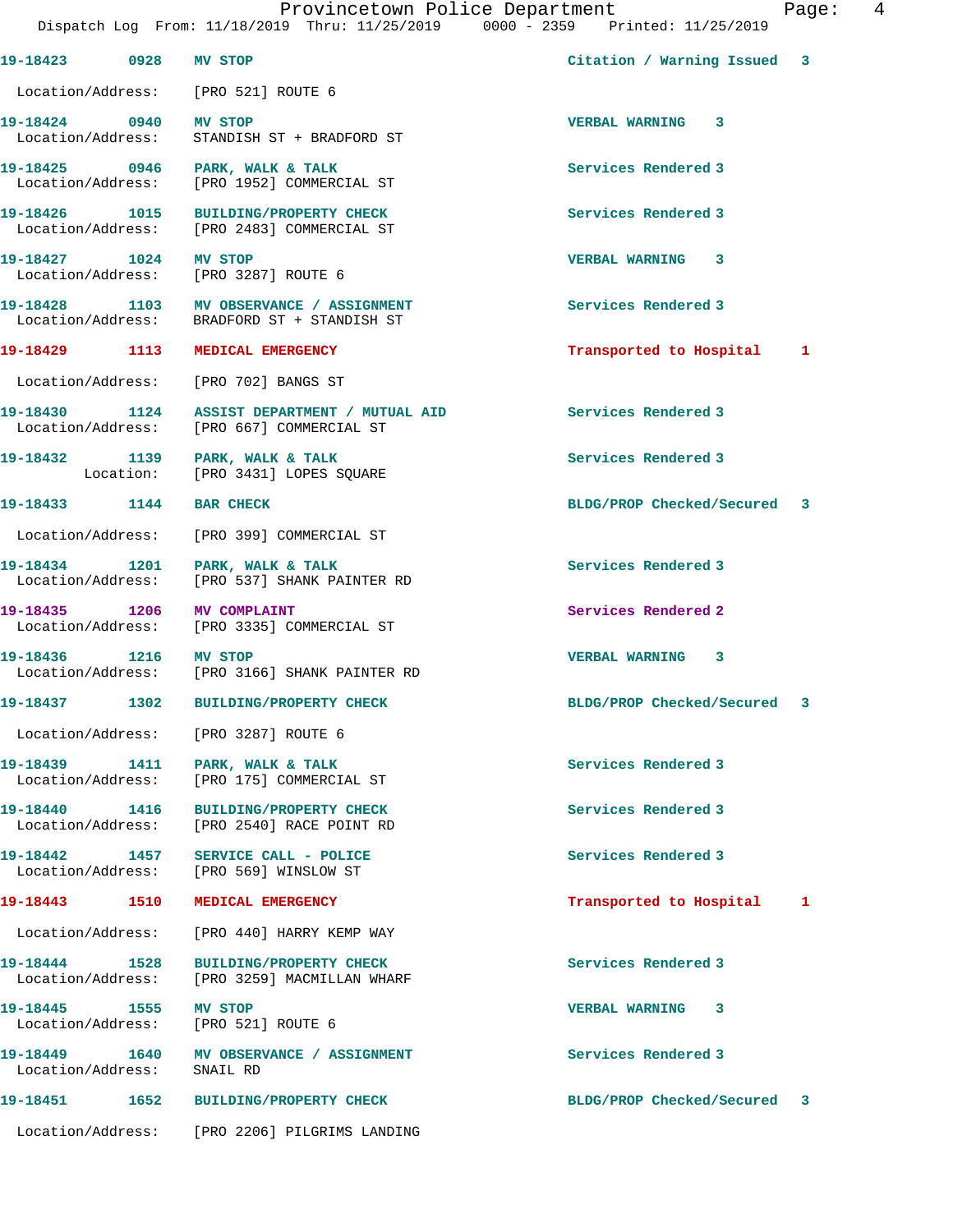|                                    | 19-18452 1702 MV OBSERVANCE / ASSIGNMENT<br>Location/Address: BRADFORD ST + STANDISH ST  | Services Rendered 3         |  |
|------------------------------------|------------------------------------------------------------------------------------------|-----------------------------|--|
|                                    | 19-18457 1810 ALARM - GENERAL                                                            | Referred to Other Agency 1  |  |
|                                    | Location/Address: [PRO 324] COMMERCIAL ST                                                |                             |  |
| 19-18458 1902 LOST PROPERTY        | Location/Address: [PRO 542] SHANK PAINTER RD                                             | Services Rendered 3         |  |
|                                    | 19-18460 1940 MEDICAL EMERGENCY                                                          | Transported to Hospital 1   |  |
|                                    | Location/Address: [PRO 1419] PLEASANT ST                                                 |                             |  |
| 19-18461 2029                      | <b>BUILDING/PROPERTY CHECK</b><br>Location/Address: [PRO 4136] BRADFORD ST               | Services Rendered 3         |  |
|                                    | 19-18462 2030 BUILDING/PROPERTY CHECK<br>Location/Address: [PRO 94] BRADFORD ST          | Services Rendered 3         |  |
| 19-18463 2052 911 - GENERAL        | Location/Address: [PRO 3670] SHANK PAINTER RD                                            | SPOKEN TO 1                 |  |
|                                    | 19-18464 2339 BUILDING/PROPERTY CHECK<br>Location/Address: [PRO 3259] MACMILLAN WHARF    | Services Rendered 3         |  |
|                                    | 19-18465 2343 BUILDING/PROPERTY CHECK<br>Location/Address: [PRO 3430] COMMERCIAL ST      | Services Rendered 3         |  |
|                                    | 19-18466 2347 MV OBSERVANCE / ASSIGNMENT<br>Location/Address: ROUTE 6 + SNAIL RD         | Services Rendered 3         |  |
| For Date: $11/20/2019$ - Wednesday |                                                                                          |                             |  |
|                                    | 19-18467 0004 MV OBSERVANCE / ASSIGNMENT<br>Location/Address: [PRO 94] BRADFORD ST       | Services Rendered 3         |  |
|                                    | 19-18468 0016 MV OBSERVANCE / ASSIGNMENT<br>Location/Address: [PRO 530] SHANK PAINTER RD | Services Rendered 3         |  |
|                                    | 19-18469 0108 MEDICAL EMERGENCY<br>Location/Address: [PRO 2647] SHANK PAINTER RD         | PATIENT REFUSAL 1           |  |
|                                    | 19-18470 0118 MV OBSERVANCE / ASSIGNMENT<br>Location/Address: BRADFORD ST + HOWLAND ST   | Services Rendered 3         |  |
|                                    | 19-18471  0136 MV OBSERVANCE / ASSIGNMENT<br>Location/Address: CONWELL ST + ROUTE 6      | Services Rendered 3         |  |
|                                    | 19-18472 0151 MV OBSERVANCE / ASSIGNMENT<br>Location/Address: BRADFORD ST + RYDER ST     | Services Rendered 3         |  |
|                                    | 19-18473 0213 BUILDING/PROPERTY CHECK<br>Location/Address: [PRO 2540] RACE POINT RD      | Services Rendered 3         |  |
|                                    | 19-18475 0220 BUILDING/PROPERTY CHECK                                                    | BLDG/PROP Checked/Secured 3 |  |
|                                    | Location/Address: [PRO 530] SHANK PAINTER RD                                             |                             |  |
|                                    | 19-18477 0223 MEDICAL EMERGENCY<br>Location/Address: [PRO 2645] SHANK PAINTER RD         | PATIENT REFUSAL 1           |  |
|                                    | 19-18474 0224 BUILDING/PROPERTY CHECK                                                    | BLDG/PROP Checked/Secured 3 |  |
|                                    | Location/Address: [PRO 1778] SHANK PAINTER RD                                            |                             |  |
|                                    |                                                                                          | BLDG/PROP Checked/Secured 3 |  |
|                                    | Location/Address: [PRO 447] JEROME SMITH RD                                              |                             |  |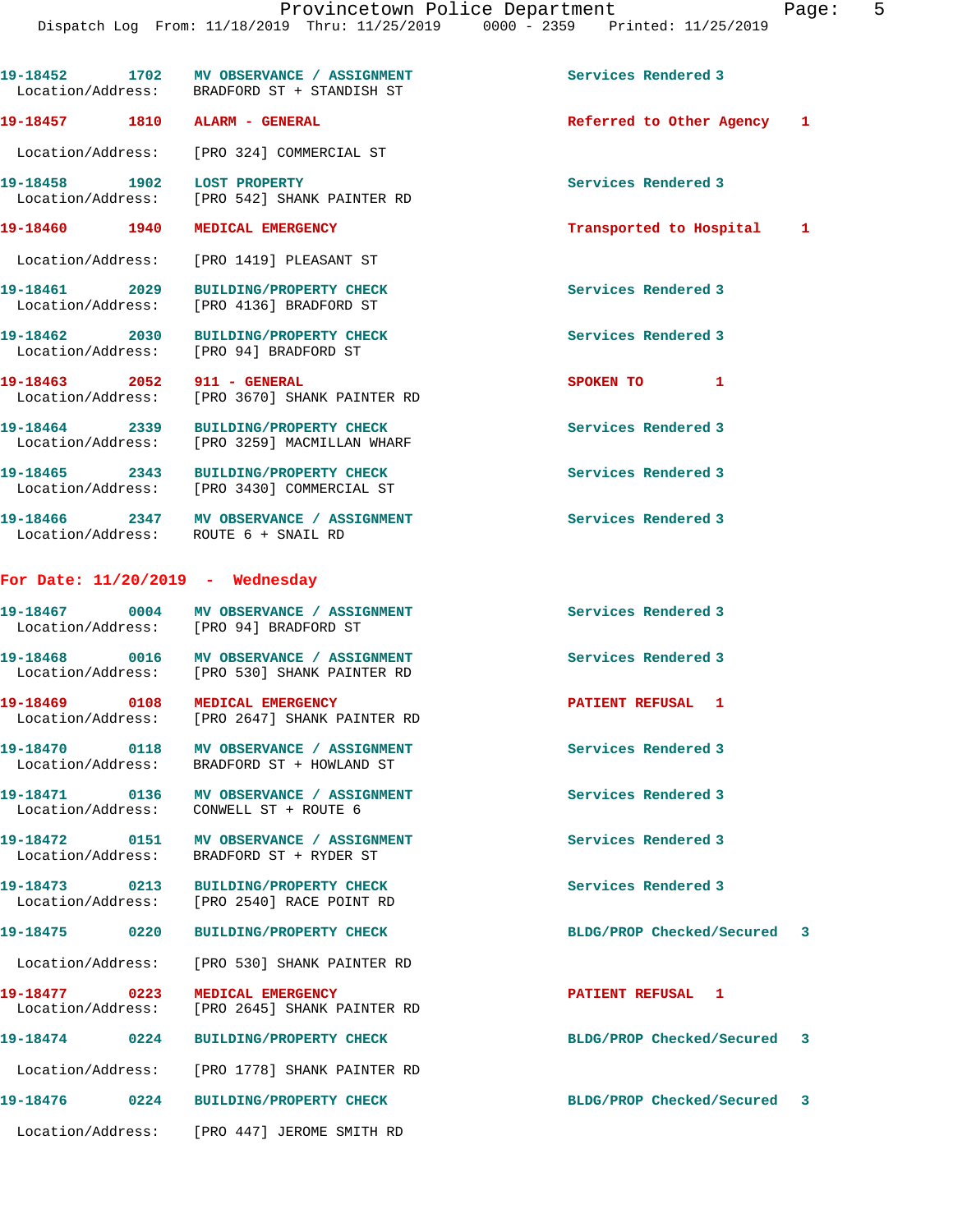|                                                    | 19-18478 0309 MV OBSERVANCE / ASSIGNMENT<br>Location/Address: ROUTE 6 + CONWELL ST           | Services Rendered 3         |   |
|----------------------------------------------------|----------------------------------------------------------------------------------------------|-----------------------------|---|
|                                                    | 19-18479 0337 SUSPICIOUS ACTIVITY<br>Location/Address: [PRO 904] COURT ST                    | Unfounded 2                 |   |
|                                                    |                                                                                              | Services Rendered 3         |   |
|                                                    |                                                                                              | Services Rendered 3         |   |
|                                                    |                                                                                              | Vehicle Towed 2             |   |
|                                                    | 19-18483 0630 FLIGHT COVERAGE<br>Location/Address: [PRO 516] RACE POINT RD                   | Services Rendered 3         |   |
|                                                    | 19-18484 0726 MV OBSERVANCE / ASSIGNMENT<br>Location/Address: ROUTE 6 + SNAIL RD             | Services Rendered 3         |   |
| 19-18485 0727 MV STOP<br>Location/Address:         | ROUTE 6                                                                                      | VERBAL WARNING 3            |   |
| 19-18486 0734 MV STOP<br>Location/Address: ROUTE 6 |                                                                                              | <b>VERBAL WARNING 3</b>     |   |
|                                                    | 19-18487 0758 PARK, WALK & TALK<br>Location/Address: [PRO 569] WINSLOW ST                    | Services Rendered 3         |   |
|                                                    | 19-18488 0814 BUILDING/PROPERTY CHECK<br>Location/Address: [PRO 2977] COMMERCIAL ST          | Services Rendered 3         |   |
|                                                    | 19-18489 0814 PARK, WALK & TALK<br>Location/Address: [PRO 488] MAYFLOWER ST                  | Services Rendered 3         |   |
|                                                    | 19-18490 0824 BUILDING/PROPERTY CHECK                                                        | BLDG/PROP Checked/Secured 3 |   |
|                                                    | Location/Address: [PRO 3287] ROUTE 6                                                         |                             |   |
|                                                    | 19-18491 0833 BUILDING/PROPERTY CHECK<br>Location/Address: [PRO 3259] MACMILLAN WHARF        | Services Rendered 3         |   |
|                                                    | 19-18493 0902 MV OBSERVANCE / ASSIGNMENT<br>Location/Address: SHANK PAINTER RD + PROVINCE RD | Services Rendered 3         |   |
| 19-18494<br>Location/Address: ROUTE 6              | 0904 MV OBSERVANCE / ASSIGNMENT                                                              | Services Rendered 3         |   |
| 19-18495 0917 ALARM - GENERAL                      |                                                                                              | No Action Required          | 1 |
|                                                    | Location/Address: [PRO 2576] COMMERCIAL ST                                                   |                             |   |
| 0923<br>19-18496                                   | PARK, WALK & TALK                                                                            | No Action Required          | 3 |
|                                                    | Location: [PRO 3431] LOPES SQUARE                                                            |                             |   |
| 19-18497 0936                                      | MEDICAL EMERGENCY                                                                            | Transported to Hospital     | 1 |
|                                                    | Location/Address: [PRO 1152] WILLOW DR                                                       |                             |   |
| 19-18498<br>1011                                   | MV STOP                                                                                      | Citation / Warning Issued 3 |   |
| 1                                                  | Location/Address: HOWLAND ST + HARRY KEMP WAY                                                |                             |   |
| 1037<br>19-18499<br>Location/Address:              | BIKE - ABANDONED<br>[PRO 516] RACE POINT RD                                                  | Services Rendered 2         |   |
| 19-18500<br>Location/Address:                      | 1040 PARKING COMPLAINT<br>[PRO 3287] ROUTE 6                                                 | SPOKEN TO<br>3              |   |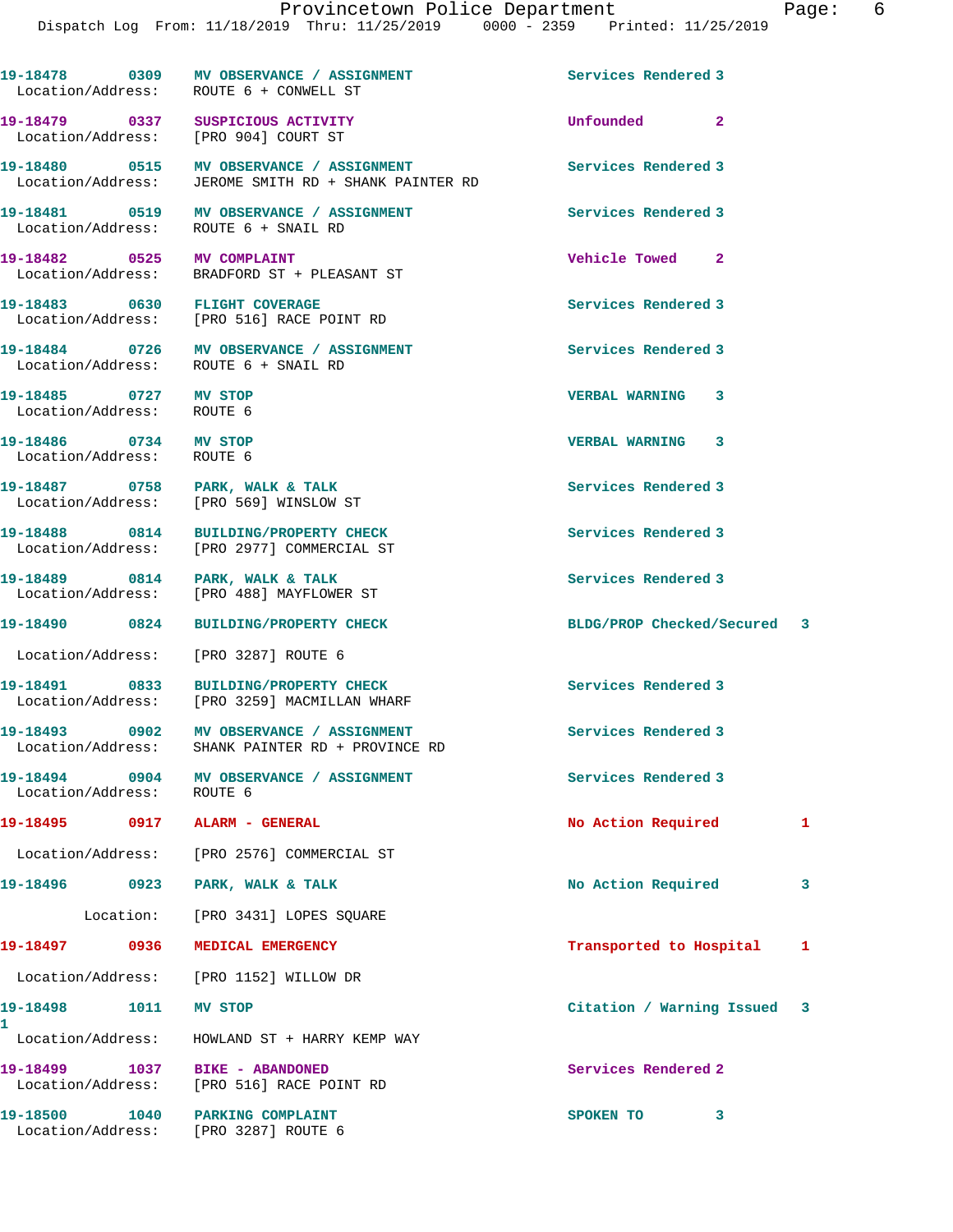|                                    |      | 19-18501 1125 MEDICAL EMERGENCY<br>Location/Address: [PRO 539] SHANK PAINTER RD        | Services Rendered 1         |   |
|------------------------------------|------|----------------------------------------------------------------------------------------|-----------------------------|---|
| 19-18502                           | 1234 | <b>BUILDING/PROPERTY CHECK</b>                                                         | BLDG/PROP Checked/Secured 3 |   |
| Location/Address:                  |      | [PRO 2483] COMMERCIAL ST                                                               |                             |   |
| 19-18503 1254<br>Location/Address: |      | PARK, WALK & TALK<br>[PRO 182] COMMERCIAL ST                                           | Services Rendered 3         |   |
|                                    |      | 19-18504 1309 MV OBSERVANCE / ASSIGNMENT<br>Location/Address: [PRO 3430] COMMERCIAL ST | Services Rendered 3         |   |
|                                    |      | 19-18505 1343 PARK, WALK & TALK<br>Location/Address: [PRO 3721] MAYFLOWER ST           | Services Rendered 3         |   |
|                                    |      | 19-18506 1450 SERVICE CALL - POLICE<br>Location/Address: [PRO 569] WINSLOW ST          | Services Rendered 3         |   |
| 19-18507 1458                      |      | <b>BUILDING/PROPERTY CHECK</b>                                                         | BLDG/PROP Checked/Secured   | 3 |
|                                    |      | Location/Address: [PRO 2065] BRADFORD ST                                               |                             |   |
|                                    |      | 19-18508    1536    911 - GENERAL                                                      | No Action Required          | 1 |
|                                    |      | Location/Address: [PRO 488] MAYFLOWER ST                                               |                             |   |
|                                    |      | 19-18509 1557 ALARM - GENERAL<br>Location/Address: [PRO 1780] JOHNSON ST               | Services Rendered 1         |   |
| Location/Address: ROUTE 6          |      | 19-18510 1642 MV OBSERVANCE / ASSIGNMENT                                               | Services Rendered 3         |   |
|                                    |      | 19-18511 1758 BUILDING/PROPERTY CHECK<br>Location/Address: [PRO 1780] JOHNSON ST       | Services Rendered 3         |   |
|                                    |      | 19-18513 2137 ANIMAL CALL<br>Location/Address: [PRO 542] SHANK PAINTER RD              | Services Rendered 2         |   |
|                                    |      | 19-18514 2313 COMPLAINT - GENERAL<br>Location/Address: [PRO 542] SHANK PAINTER RD      | Services Rendered 3         |   |
|                                    |      | 19-18515 2328 MEDICAL EMERGENCY<br>Location/Address: [PRO 2645] SHANK PAINTER RD       | PATIENT REFUSAL 1           |   |
|                                    |      | For Date: $11/21/2019$ - Thursday                                                      |                             |   |
|                                    |      | Location/Address: HOWLAND ST + BRADFORD ST                                             | Services Rendered 3         |   |
|                                    |      | 19-18517 0050 BUILDING/PROPERTY CHECK                                                  | BLDG/PROP Checked/Secured   | 3 |
|                                    |      | Location/Address: [PRO 1989] COMMERCIAL ST                                             |                             |   |
| 19-18518                           | 0108 | <b>BUILDING/PROPERTY CHECK</b>                                                         | BLDG/PROP Checked/Secured   | 3 |
|                                    |      | Location/Address: [PRO 530] SHANK PAINTER RD                                           |                             |   |
| 19-18519 0111<br>Location/Address: |      | <b>MV OBSERVANCE / ASSIGNMENT</b><br>SHANK PAINTER RD + CAPTAIN BERTIES WAY            | Services Rendered 3         |   |
|                                    |      | 19-18520 0137 MV OBSERVANCE / ASSIGNMENT<br>Location/Address: BRADFORD ST + RYDER ST   | Services Rendered 3         |   |
| 19-18521                           | 0210 | <b>BUILDING/PROPERTY CHECK</b>                                                         | BLDG/PROP Checked/Secured   | 3 |
|                                    |      | Location/Address: [PRO 488] MAYFLOWER ST                                               |                             |   |
| 19-18522                           | 0219 | <b>BUILDING/PROPERTY CHECK</b>                                                         | BLDG/PROP Checked/Secured   | 3 |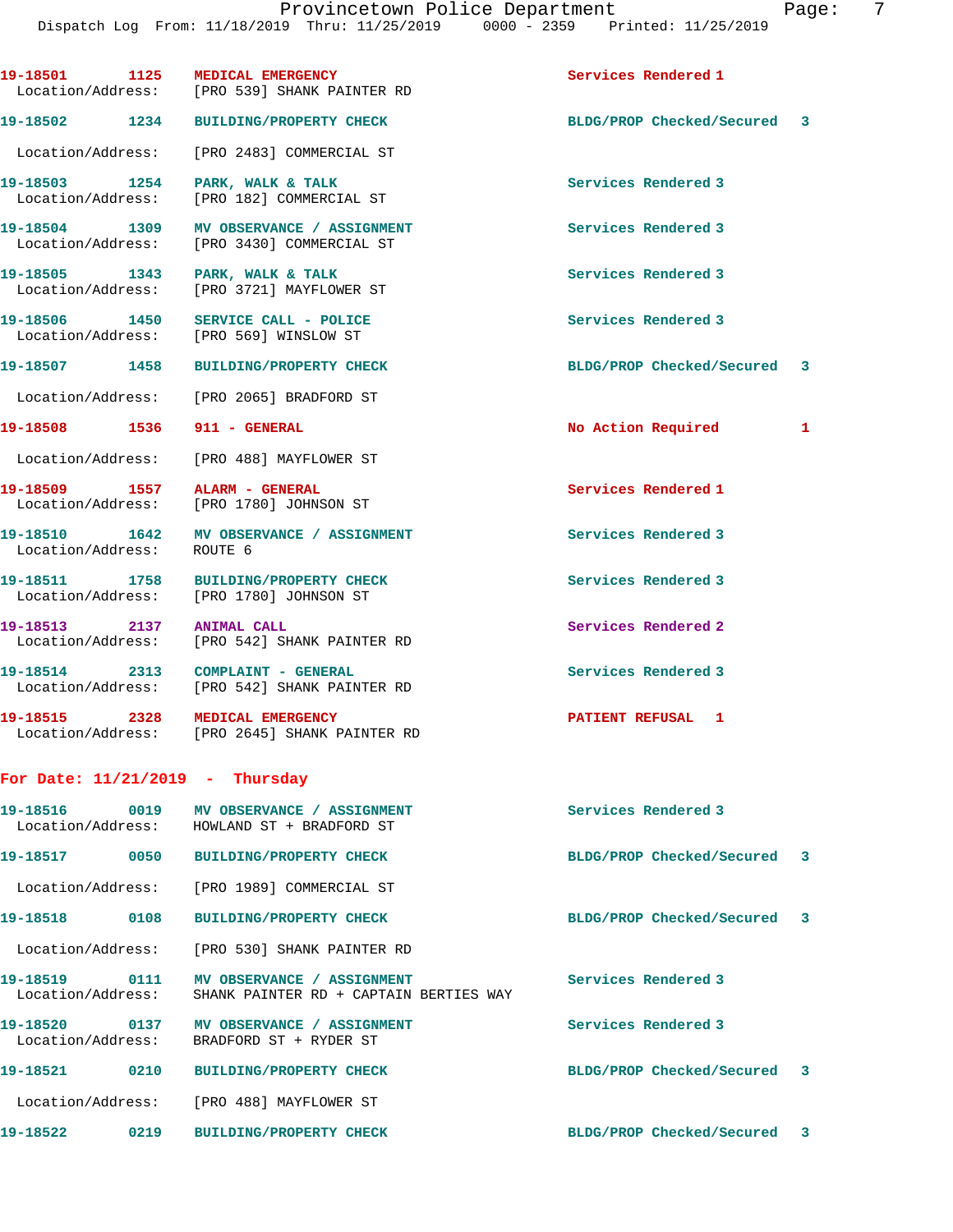|                                                         | Location/Address: [PRO 1780] JOHNSON ST                                              |                             |   |
|---------------------------------------------------------|--------------------------------------------------------------------------------------|-----------------------------|---|
| Location/Address: CONWELL ST + ROUTE 6                  |                                                                                      | Services Rendered 3         |   |
|                                                         | 19-18524 0303 BUILDING/PROPERTY CHECK                                                | BLDG/PROP Checked/Secured 3 |   |
|                                                         | Location/Address: [PRO 1778] SHANK PAINTER RD                                        |                             |   |
| 19-18525 0516                                           | <b>BUILDING/PROPERTY CHECK</b><br>Location/Address: [PRO 3430] COMMERCIAL ST         | Services Rendered 3         |   |
| 19-18526 0631 FLIGHT COVERAGE                           | Location/Address: [PRO 516] RACE POINT RD                                            | Services Rendered 3         |   |
| 19-18527 0640 MEDICAL EMERGENCY                         |                                                                                      | Transported to Hospital 1   |   |
|                                                         | Location/Address: [PRO 1275] ANTHONY ST                                              |                             |   |
| 19-18530 0806<br>Location/Address: [PRO 569] WINSLOW ST | <b>SCHOOL</b>                                                                        | Services Rendered 3         |   |
| 19-18531 0808 PARK, WALK & TALK                         |                                                                                      | No Action Required          | 3 |
|                                                         | Location/Address: [PRO 488] MAYFLOWER ST                                             |                             |   |
| 19-18532 0832 PARKING COMPLAINT                         |                                                                                      | Citation / Warning Issued 3 |   |
|                                                         | Location/Address: [PRO 3456] RYDER ST EXT                                            |                             |   |
|                                                         | 19-18533 0908 BUILDING/PROPERTY CHECK<br>Location/Address: [PRO 526] RYDER ST EXT    | Services Rendered 3         |   |
| 19-18534 0911 MV STOP                                   |                                                                                      | Citation / Warning Issued 3 |   |
|                                                         | Location/Address: [PRO 725] BRADFORD ST<br>Refer To Summons: 19-245-AR               |                             |   |
|                                                         | 19-18537 1025 FIREARMS / WEAPONS<br>Location/Address: [PRO 542] SHANK PAINTER RD     | Services Rendered 2         |   |
|                                                         | 19-18538 1148 MEDICAL EMERGENCY<br>Location/Address: [PRO 2647] SHANK PAINTER RD     | Services Rendered 1         |   |
| 19-18539 1213 PARK, WALK & TALK                         | Location/Address: [PRO 3296] SHANK PAINTER RD                                        | Services Rendered 3         |   |
| 19-18540 1217                                           | <b>ANIMAL CALL</b><br>Location/Address: [PRO 1913] COMMERCIAL ST                     | Services Rendered 2         |   |
|                                                         | 19-18541 1220 SERVICE CALL - POLICE<br>Location/Address: [PRO 2645] SHANK PAINTER RD | Services Rendered 3         |   |
| 19-18542 1250 SUSPICIOUS ACTIVITY                       | Location/Address: [PRO 823] COMMERCIAL ST                                            | SPOKEN TO<br>$\mathbf{2}$   |   |
|                                                         | 19-18543 1254 SERVICE CALL - POLICE<br>Location/Address: [PRO 3296] SHANK PAINTER RD | Services Rendered 3         |   |
| 19-18544 1308 PARK, WALK & TALK                         | Location/Address: [PRO 537] SHANK PAINTER RD                                         | Services Rendered 3         |   |
| 19-18545   1401   PARK, WALK & TALK                     | Location/Address: [PRO 2500] COMMERCIAL ST                                           | Services Rendered 3         |   |
|                                                         | 19-18546 1406 SERVICE CALL - POLICE<br>Location/Address: [PRO 488] MAYFLOWER ST      | Services Rendered 3         |   |
| Location/Address: ATKINS MAYO RD                        |                                                                                      | Extinguished 1              |   |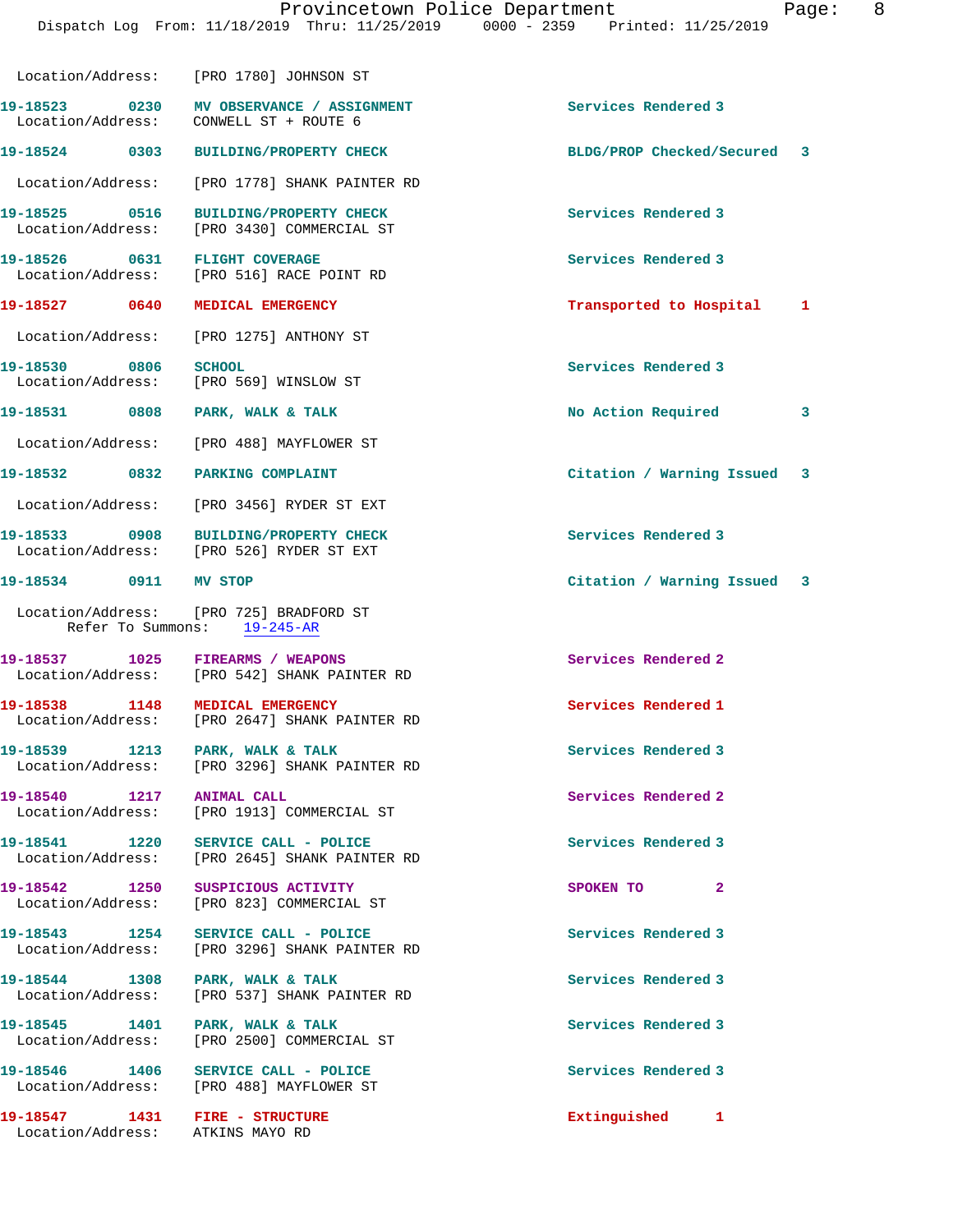| 19-18548 1656 MV COLLISION                         | Location/Address: [PRO 685] ATKINS MAYO RD                                             | Services Rendered 1         |    |  |
|----------------------------------------------------|----------------------------------------------------------------------------------------|-----------------------------|----|--|
|                                                    | Refer To Accident: 19-95-AC                                                            |                             |    |  |
|                                                    | 19-18549 1811 MEDICAL EMERGENCY                                                        | Transported to Hospital 1   |    |  |
|                                                    | Location/Address: [PRO 1952] COMMERCIAL ST                                             |                             |    |  |
|                                                    | 19-18550 2343 MV OBSERVANCE / ASSIGNMENT<br>Location/Address: BRADFORD ST + JOHNSON ST | Services Rendered 3         |    |  |
|                                                    | 19-18551 2358 MV OBSERVANCE / ASSIGNMENT<br>Location/Address: BRADFORD ST + RYDER ST   | Services Rendered 3         |    |  |
| For Date: $11/22/2019$ - Friday                    |                                                                                        |                             |    |  |
|                                                    | 19-18552 0027 BUILDING/PROPERTY CHECK<br>Location/Address: [PRO 3259] MACMILLAN WHARF  | Services Rendered 3         |    |  |
| 19-18553 0055 MV STOP<br>Location/Address: ROUTE 6 |                                                                                        | <b>VERBAL WARNING 3</b>     |    |  |
|                                                    | 19-18554 0155 BUILDING/PROPERTY CHECK                                                  | BLDG/PROP Checked/Secured 3 |    |  |
|                                                    | Location/Address: [PRO 440] HARRY KEMP WAY                                             |                             |    |  |
| 19-18555 0208                                      | <b>BUILDING/PROPERTY CHECK</b>                                                         | BLDG/PROP Checked/Secured 3 |    |  |
|                                                    | Location/Address: [PRO 1780] JOHNSON ST                                                |                             |    |  |
| 19-18557 0224                                      | MV OBSERVANCE / ASSIGNMENT<br>Location/Address: [PRO 447] JEROME SMITH RD              | Services Rendered 3         |    |  |
|                                                    | 19-18556 0225 BUILDING/PROPERTY CHECK                                                  | BLDG/PROP Checked/Secured 3 |    |  |
|                                                    | Location/Address: [PRO 512] PRINCE ST                                                  |                             |    |  |
|                                                    | 19-18558 0235 MV OBSERVANCE / ASSIGNMENT<br>Location/Address: ROUTE 6 + SNAIL RD       | Services Rendered 3         |    |  |
|                                                    | 19-18559 0416 BUILDING/PROPERTY CHECK                                                  | BLDG/PROP Checked/Secured 3 |    |  |
|                                                    | Location/Address: [PRO 182] COMMERCIAL ST                                              |                             |    |  |
|                                                    | 19-18560 0500 SUSPICIOUS ACTIVITY<br>Location/Address: [PRO 2941] FRANKLIN ST          | Unfounded 2                 |    |  |
|                                                    | 19-18561 0602 MV OBSERVANCE / ASSIGNMENT<br>Location/Address: ROUTE 6 + SNAIL RD       | Services Rendered 3         |    |  |
|                                                    | 19-18562 0618 SERVICE CALL - POLICE<br>Location/Address: [PRO 516] RACE POINT RD       | Services Rendered 3         |    |  |
|                                                    | 19-18563 0627 BY-LAW VIOLATION<br>Location/Address: [PRO 3193] COMMERCIAL ST           | SPOKEN TO                   | -2 |  |
| 19-18564 0812 AT SCHOOL                            | Location/Address: [PRO 569] WINSLOW ST                                                 | Services Rendered 3         |    |  |
|                                                    | 19-18565 0908 BUILDING/PROPERTY CHECK                                                  | BLDG/PROP Checked/Secured 3 |    |  |
|                                                    | Location/Address: [PRO 3287] ROUTE 6                                                   |                             |    |  |
| 19-18569 1002 PET PANTRY                           | Location/Address: [PRO 2647] SHANK PAINTER RD                                          | Services Rendered 3         |    |  |
| 19-18570 1117 PET PANTRY                           | Location/Address: [PRO 3296] SHANK PAINTER RD                                          | Services Rendered 3         |    |  |
|                                                    |                                                                                        |                             |    |  |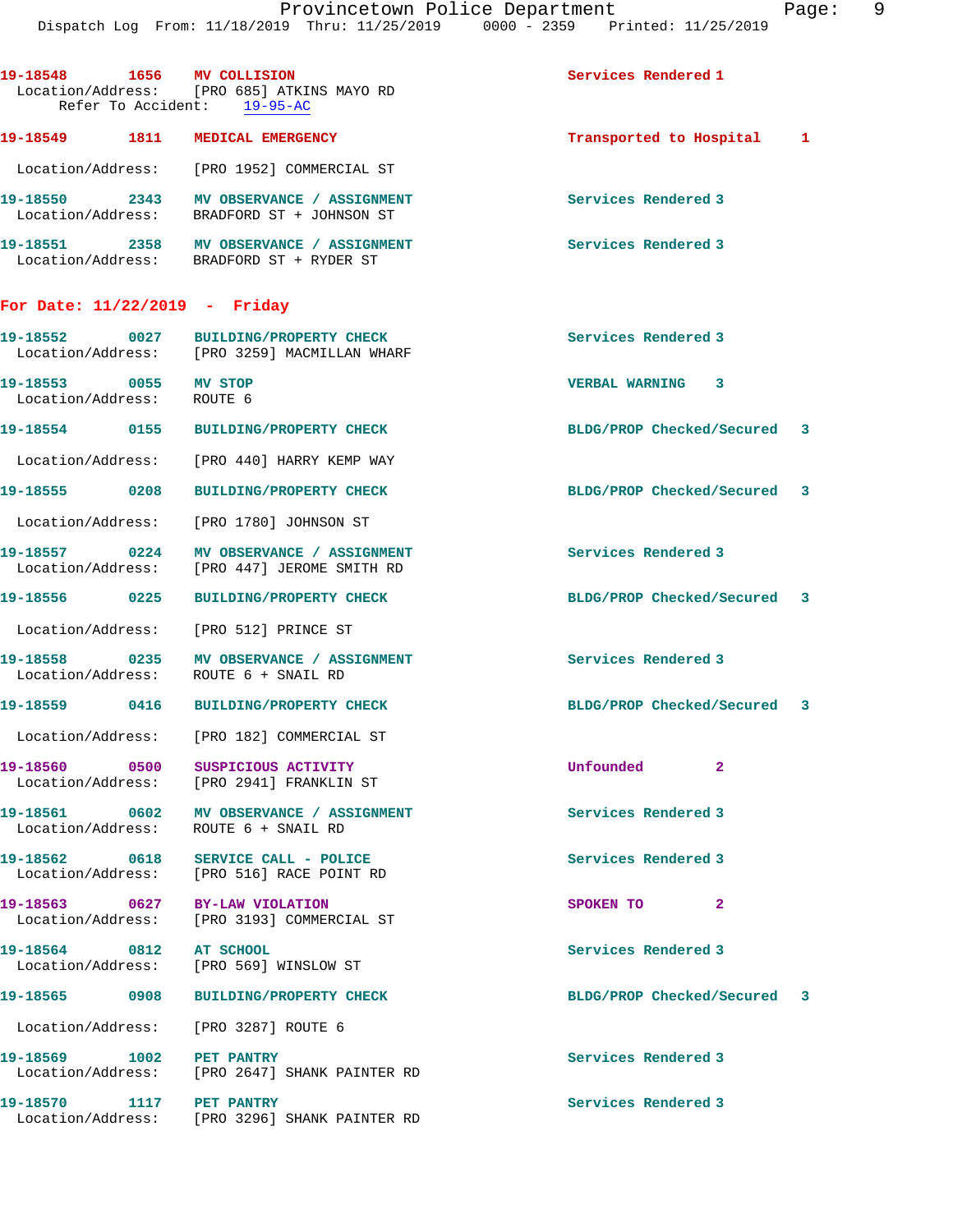|                                    | Provincetown Police Department<br>Dispatch Log From: 11/18/2019 Thru: 11/25/2019 0000 - 2359 Printed: 11/25/2019 |                             | Page: 10     |  |
|------------------------------------|------------------------------------------------------------------------------------------------------------------|-----------------------------|--------------|--|
|                                    | 19-18571 1208 PARK, WALK & TALK<br>Location/Address: [PRO 3314] COMMERCIAL ST                                    | Services Rendered 3         |              |  |
|                                    | 19-18572 1216 MEDICAL EMERGENCY                                                                                  | Transported to Hospital 1   |              |  |
|                                    | Location/Address: [PRO 440] HARRY KEMP WAY                                                                       |                             |              |  |
| 19-18574 1251 MV COMPLAINT         | Location/Address: [PRO 1613] WINTHROP ST                                                                         | Services Rendered 2         |              |  |
|                                    | 19-18575 1457 SERVICE CALL - POLICE<br>Location/Address: [PRO 569] WINSLOW ST                                    | Services Rendered 3         |              |  |
| 19-18576 1530<br>Location/Address: | MEDICAL EMERGENCY<br>[PRO 542] SHANK PAINTER RD                                                                  | PATIENT REFUSAL 1           |              |  |
|                                    | 19-18578 1553 PARK, WALK & TALK<br>Location/Address: [PRO 488] MAYFLOWER ST                                      | Services Rendered 3         |              |  |
|                                    | 19-18579 1657 COMPLAINT - GENERAL<br>Location/Address: [PRO 1898] BRADFORD ST                                    | Services Rendered 3         |              |  |
|                                    | 19-18580 1821 ALARM - GENERAL                                                                                    | BLDG/PROP Checked/Secured 1 |              |  |
|                                    | Location/Address: [PRO 1848] COMMERCIAL ST                                                                       |                             |              |  |
|                                    | 19-18581 1823 ANIMAL CALL<br>Location/Address: [PRO 1735] FISHBURN CT                                            | Services Rendered 2         |              |  |
| 19-18582 1848 MV DISABLED          |                                                                                                                  | No Action Required          | $\mathbf{2}$ |  |
| Location/Address: ROUTE 6          |                                                                                                                  |                             |              |  |
|                                    | 19-18584 2001 MEDICAL EMERGENCY                                                                                  | Transported to Hospital 1   |              |  |
|                                    | Location/Address: [PRO 2283] COMMERCIAL ST                                                                       |                             |              |  |
|                                    | 19-18583 2005 MV OBSERVANCE / ASSIGNMENT                                                                         | No Action Required          | 3            |  |
| Location/Address: BRADFORD ST      |                                                                                                                  |                             |              |  |
| Location/Address:                  | 19-18585 2046 MV OBSERVANCE / ASSIGNMENT<br>SHANK PAINTER RD                                                     | Services Rendered 3         |              |  |
|                                    | 19-18586 2315 MEDICAL EMERGENCY                                                                                  | Transported to Hospital     | 1            |  |
|                                    | Location/Address: [PRO 3729] CARVER ST                                                                           |                             |              |  |
|                                    | 19-18587 2329 BUILDING/PROPERTY CHECK<br>Location/Address: [PRO 3259] MACMILLAN WHARF                            | Services Rendered 3         |              |  |
|                                    | For Date: $11/23/2019$ - Saturday                                                                                |                             |              |  |
| 19-18588                           | 0003 MV OBSERVANCE / ASSIGNMENT<br>Location/Address: ROUTE 6 + CONWELL ST                                        | Services Rendered 3         |              |  |

**19-18589 0009 BUILDING/PROPERTY CHECK Services Rendered 3**  Location/Address: [PRO 526] RYDER ST EXT 19-18590 0013 MV OBSERVANCE / ASSIGNMENT **Services Rendered 3**  Location/Address: BRADFORD ST + RYDER ST **19-18591 0013 PARK, WALK & TALK Services Rendered 3**  Location/Address: [PRO 3870] COMMERCIAL ST 19-18592 0029 BAR CHECK 3 Location/Address: [PRO 3443] COMMERCIAL ST **19-18593 0048 BUILDING/PROPERTY CHECK BLDG/PROP Checked/Secured 3**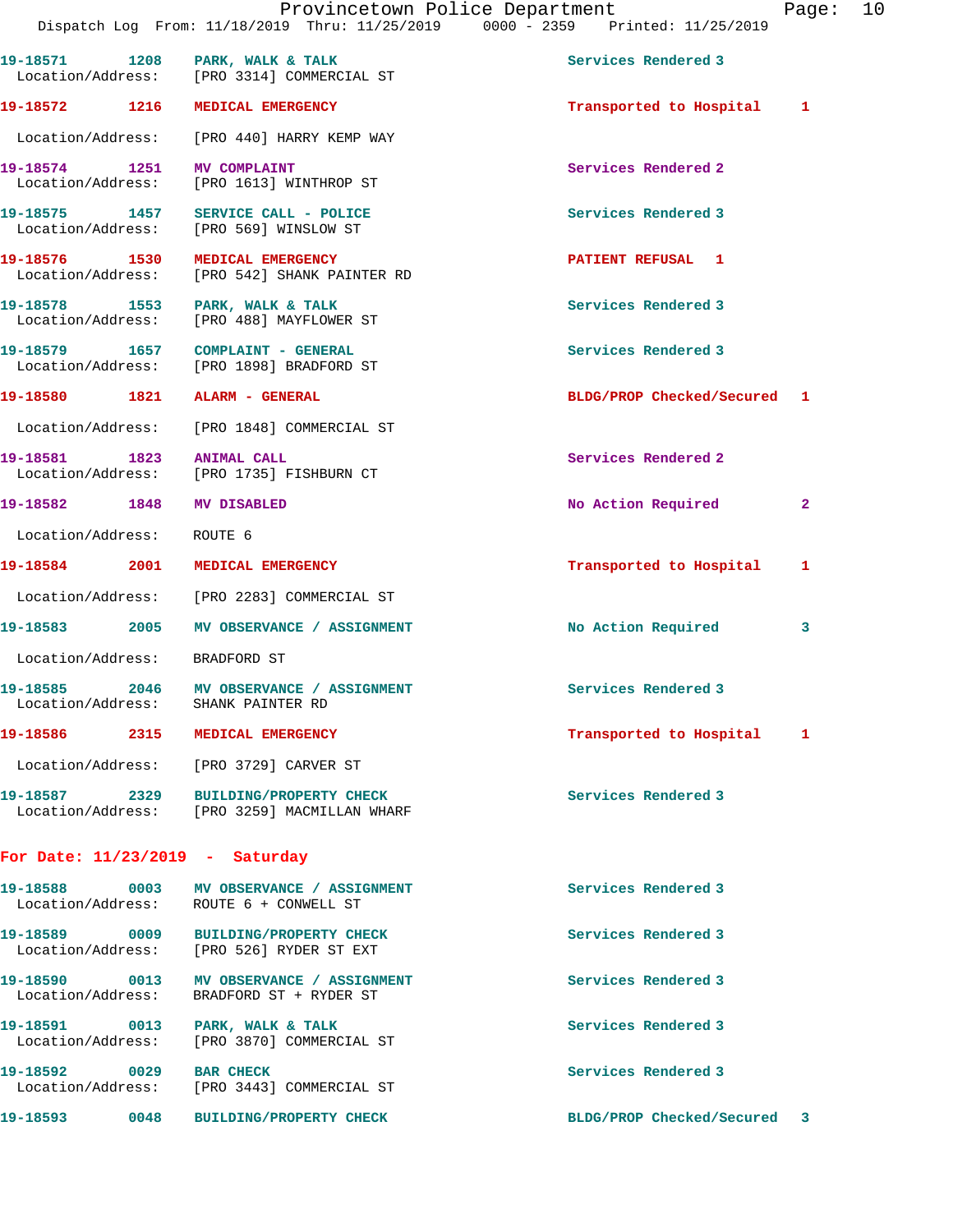|                                 | Dispatch Log From: 11/18/2019 Thru: 11/25/2019 0000 - 2359 Printed: 11/25/2019         | Provincetown Police Department<br>Page: 11 |  |
|---------------------------------|----------------------------------------------------------------------------------------|--------------------------------------------|--|
|                                 | Location/Address: [PRO 1638] COMMERCIAL ST                                             |                                            |  |
|                                 | 19-18594 0049 BUILDING/PROPERTY CHECK<br>Location/Address: [PRO 3430] COMMERCIAL ST    | Services Rendered 3                        |  |
|                                 | 19-18595 0052 BUILDING/PROPERTY CHECK<br>Location/Address: [PRO 2483] COMMERCIAL ST    | Services Rendered 3                        |  |
|                                 | 19-18598 0117 MV OBSERVANCE / ASSIGNMENT<br>Location/Address: BRADFORD ST + HOWLAND ST | Services Rendered 3                        |  |
|                                 | 19-18596 0118 MV OBSERVANCE / ASSIGNMENT<br>Location/Address: [PRO 3004] BRADFORD ST   | Services Rendered 3                        |  |
| Location/Address:               | 19-18597 0124 MV OBSERVANCE / ASSIGNMENT<br>BRADFORD ST + CENTRAL ST                   | Services Rendered 3                        |  |
|                                 | 19-18599 0204 BUILDING/PROPERTY CHECK                                                  | BLDG/PROP Checked/Secured 3                |  |
|                                 | Location/Address: [PRO 3151] COMMERCIAL ST                                             |                                            |  |
|                                 | 19-18600 0303 BUILDING/PROPERTY CHECK                                                  | BLDG/PROP Checked/Secured 3                |  |
|                                 | Location/Address: [PRO 1780] JOHNSON ST                                                |                                            |  |
| 19-18601 0439 MEDICAL EMERGENCY | Location/Address: [PRO 2853] SHANK PAINTER RD                                          | Services Rendered 1                        |  |
|                                 | 19-18603 0505 BUILDING/PROPERTY CHECK<br>Location/Address: [PRO 2540] RACE POINT RD    | Services Rendered 3                        |  |
|                                 | 19-18602 0508 BUILDING/PROPERTY CHECK<br>Location/Address: [PRO 3259] MACMILLAN WHARF  | Services Rendered 3                        |  |
| Location/Address:               | 19-18604 0508 MV OBSERVANCE / ASSIGNMENT<br>ROUTE 6                                    | Services Rendered 3                        |  |
|                                 | 19-18605 0520 BUILDING/PROPERTY CHECK<br>Location/Address: [PRO 2483] COMMERCIAL ST    | Services Rendered 3                        |  |
| Location/Address:               | 19-18607 0535 MV OBSERVANCE / ASSIGNMENT<br>[PRO 3287] ROUTE 6                         | Services Rendered 3                        |  |
|                                 | 19-18608 0547 BUILDING/PROPERTY CHECK<br>Location/Address: [PRO 2898] JEROME SMITH RD  | Services Rendered 3                        |  |
|                                 | 19-18609 0711 MEDICAL EMERGENCY<br>Location/Address: [PRO 1158] WINSLOW ST             | Services Rendered 1                        |  |
|                                 | 19-18610 0744 BUILDING/PROPERTY CHECK                                                  | BLDG/PROP Checked/Secured 3                |  |
|                                 | Location/Address: [PRO 685] ATKINS MAYO RD                                             |                                            |  |
| 19-18606 0745 FLIGHT COVERAGE   | Location/Address: [PRO 516] RACE POINT RD                                              | Services Rendered 3                        |  |
|                                 | 19-18611 0827 MV OBSERVANCE / ASSIGNMENT<br>Location/Address: [PRO 3440] ROUTE 6       | Services Rendered 3                        |  |
|                                 | 19-18613 0906 MV OBSERVANCE / ASSIGNMENT<br>Location/Address: HOWLAND ST + BRADFORD ST | Services Rendered 3                        |  |
| 19-18614 0908 MV STOP           | Location/Address: HARRY KEMP WAY + HOWLAND ST                                          | VERBAL WARNING 3                           |  |
| 19-18615 0921 MV STOP           | Location/Address: LAW ST + BRADFORD ST                                                 | VERBAL WARNING 3                           |  |
| 19-18616 0931 ASSIST CITIZEN    |                                                                                        | Referred to Other Agency<br>3              |  |

Location/Address: COMMERCIAL ST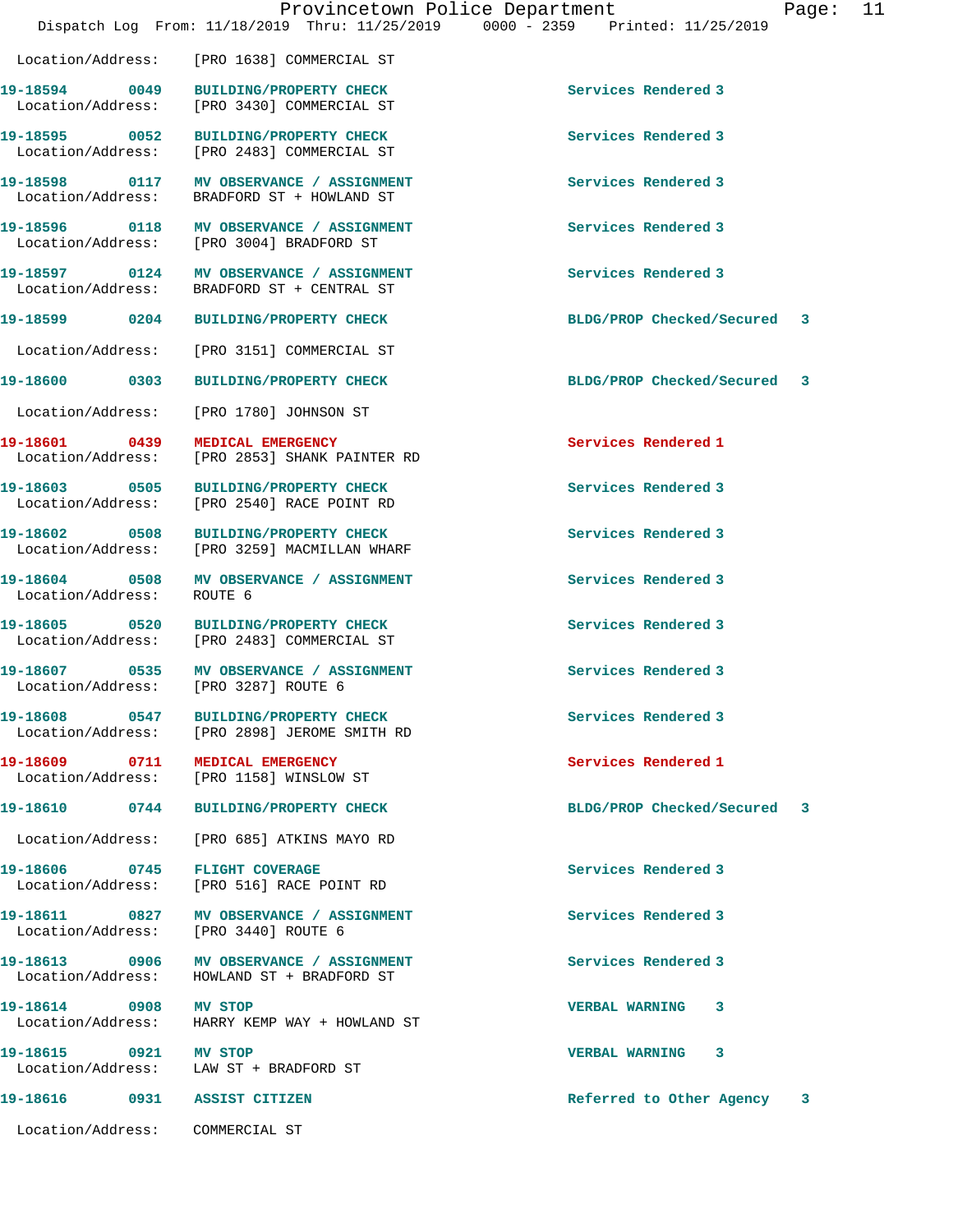|                                                        | 19-18617 1021 PARKING COMPLAINT<br>Location/Address: PEARL ST + COMMERCIAL ST            | Services Rendered 3         |   |
|--------------------------------------------------------|------------------------------------------------------------------------------------------|-----------------------------|---|
|                                                        | 19-18619 1046 BUILDING/PROPERTY CHECK                                                    | BLDG/PROP Checked/Secured 3 |   |
|                                                        | Location/Address: [PRO 2483] COMMERCIAL ST                                               |                             |   |
| Location/Address: NELSON AVE                           | 19-18618 1048 BUILDING/PROPERTY CHECK                                                    | Services Rendered 3         |   |
|                                                        | 19-18620 1105 MV OBSERVANCE / ASSIGNMENT<br>Location/Address: BRADFORD ST + HOWLAND ST   | Services Rendered 3         |   |
| 19-18621 1106 MV STOP                                  | Location/Address: [PRO 2905] HOWLAND ST                                                  | <b>VERBAL WARNING 3</b>     |   |
| 19-18622 1203                                          | <b>BUILDING/PROPERTY CHECK</b>                                                           | BLDG/PROP Checked/Secured 3 |   |
|                                                        | Location/Address: [PRO 3430] COMMERCIAL ST                                               |                             |   |
| Location/Address:                                      | 19-18623 1212 PARK, WALK & TALK<br>[PRO 175] COMMERCIAL ST                               | Services Rendered 3         |   |
|                                                        | 19-18624 1227 PARK, WALK & TALK<br>Location/Address: [PRO 1952] COMMERCIAL ST            | Services Rendered 3         |   |
| <b>19-18625 1227 GENERAL INFO</b>                      |                                                                                          | No Action Required          | 3 |
| Location/Address: RACE POINT RD                        |                                                                                          |                             |   |
|                                                        | 19-18627 1306 ASSIST CITIZEN<br>Location/Address: [PRO 80] CARVER ST                     | SPOKEN TO 3                 |   |
| 19-18628 1341 BAR CHECK                                | Location/Address: [PRO 399] COMMERCIAL ST                                                | Services Rendered 3         |   |
|                                                        | 19-18629 1419 MEDICAL EMERGENCY                                                          | Transported to Hospital 1   |   |
|                                                        | Location/Address: [PRO 2645] SHANK PAINTER RD                                            |                             |   |
|                                                        | 19-18630 1512 ASSIST CITIZEN<br>Location/Address: [PRO 3222] ALDEN ST                    | Services Rendered 3         |   |
| Location/Address:                                      | 19-18632 1632 PARK, WALK & TALK<br>[PRO 105] COMMERCIAL ST                               | Services Rendered 3         |   |
|                                                        | 19-18633 1659 BUILDING/PROPERTY CHECK<br>Location/Address: [PRO 2977] COMMERCIAL ST      | Services Rendered 3         |   |
| 19-18634 1659 MV STOP<br>Location/Address: BRADFORD ST |                                                                                          | <b>VERBAL WARNING 3</b>     |   |
| 19-18635 1715 MV COLLISION                             | Location/Address: [PRO 3218] COMMERCIAL ST                                               | Services Rendered 1         |   |
|                                                        | 19-18636 1749 BUILDING/PROPERTY CHECK                                                    | BLDG/PROP Checked/Secured   | 3 |
|                                                        | Location/Address: [PRO 519] RACE POINT RD                                                |                             |   |
|                                                        | 19-18638 2057 MV OBSERVANCE / ASSIGNMENT<br>Location/Address: [PRO 2521] ROUTE 6         | Services Rendered 3         |   |
|                                                        | 19-18639 2113 BUILDING/PROPERTY CHECK<br>Location/Address: [PRO 519] RACE POINT RD       | Services Rendered 3         |   |
|                                                        | 19-18640 2120 BUILDING/PROPERTY CHECK<br>Location/Address: [PRO 537] SHANK PAINTER RD    | Services Rendered 3         |   |
|                                                        | 19-18641 2120 MV OBSERVANCE / ASSIGNMENT<br>Location/Address: [PRO 542] SHANK PAINTER RD | Services Rendered 3         |   |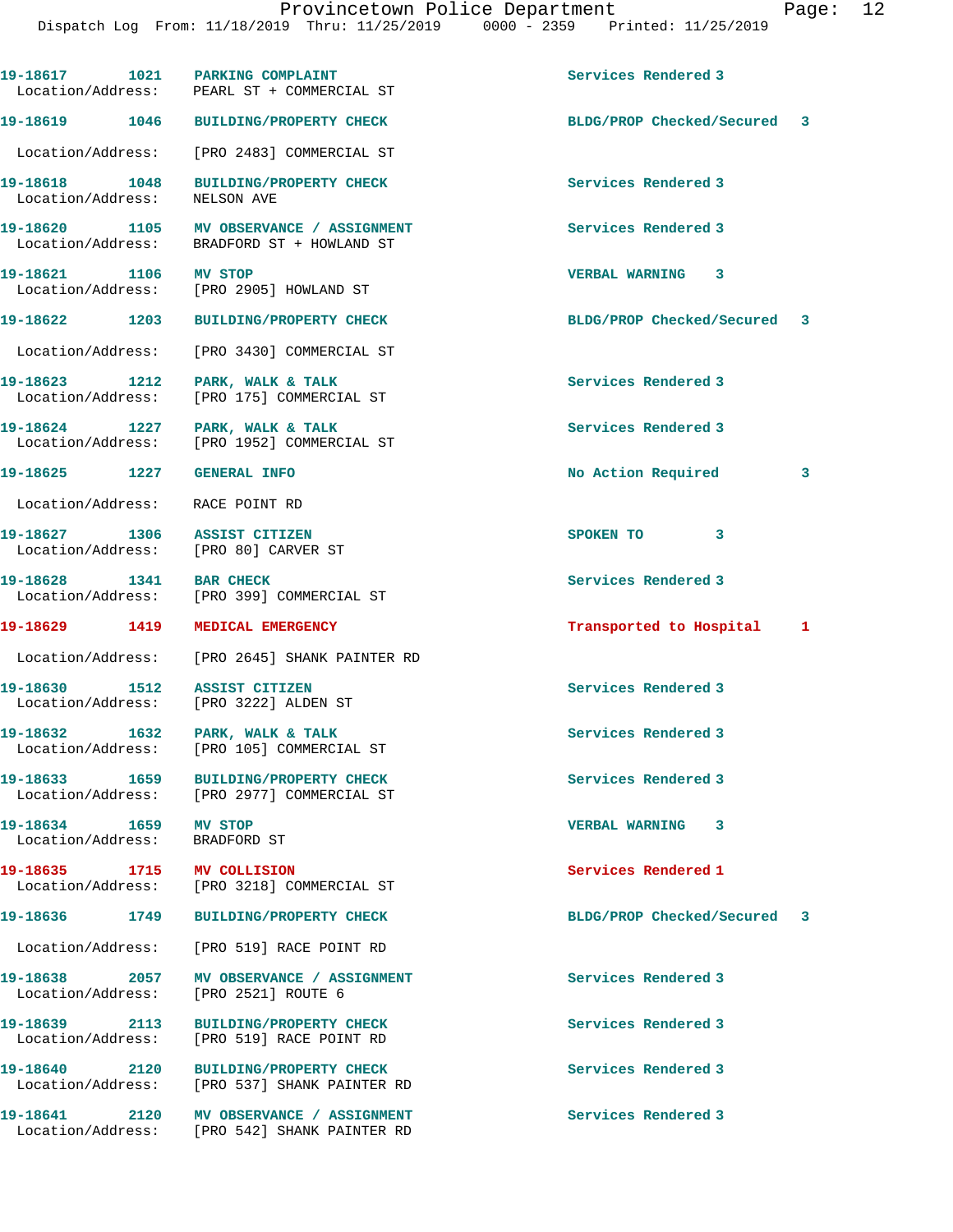**19-18642 2326 MV STOP VERBAL WARNING 3**  Location/Address: BRADFORD ST + HOWLAND ST **For Date: 11/24/2019 - Sunday 19-18644 0007 MV OBSERVANCE / ASSIGNMENT Services Rendered 3**  Location/Address: BRADFORD ST + HOWLAND ST 19-18645 0012 BAR CHECK Services Rendered 3 Location/Address: [PRO 399] COMMERCIAL ST **19-18646 0052 BUILDING/PROPERTY CHECK Services Rendered 3**  Location/Address: [PRO 2483] COMMERCIAL ST 19-18647 **0055** MV OBSERVANCE / ASSIGNMENT **Services Rendered 3**  Location/Address: CONWELL ST + ROUTE 6 19-18648 **0126** MV OBSERVANCE / ASSIGNMENT **Services Rendered 3**  Location/Address: [PRO 530] SHANK PAINTER RD **19-18649 0143 BUILDING/PROPERTY CHECK BLDG/PROP Checked/Secured 3** Location/Address: [PRO 413] CONWELL ST **19-18650 0201 BUILDING/PROPERTY CHECK BLDG/PROP Checked/Secured 3** Location/Address: [PRO 1780] JOHNSON ST **19-18651 0226 MV STOP Citation / Warning Issued 3** Location/Address: [PRO 539] SHANK PAINTER RD **19-18652 0301 BUILDING/PROPERTY CHECK BLDG/PROP Checked/Secured 3** Location/Address: [PRO 516] RACE POINT RD **19-18653 0351 BUILDING/PROPERTY CHECK BLDG/PROP Checked/Secured 3** Location/Address: [PRO 1646] WINSLOW ST **19-18654 0457 MEDICAL EMERGENCY Transported to Hospital 1** Location/Address: [PRO 1621] BRADFORD ST **19-18655 0522 ALARM - GENERAL BLDG/PROP Checked/Secured 1** Location/Address: [PRO 2859] BRADFORD ST **19-18656 0546 MEDICAL EMERGENCY Services Rendered 1**  [PRO 2853] SHANK PAINTER RD 19-18657 0609 MV OBSERVANCE / ASSIGNMENT **Services Rendered 3**  Location/Address: [PRO 3912] SHANK PAINTER RD **19-18660 0811 BUILDING/PROPERTY CHECK Services Rendered 3**  Location/Address: [PRO 3430] COMMERCIAL ST **19-18661 0816 BUILDING/PROPERTY CHECK Services Rendered 3**  Location/Address: [PRO 2977] COMMERCIAL ST **19-18662 0845 BUILDING/PROPERTY CHECK BLDG/PROP Checked/Secured 3** Location/Address: [PRO 3287] ROUTE 6

19-18663 0848 MV OBSERVANCE / ASSIGNMENT **Services Rendered 3** Location/Address: ROUTE 6 + SNAIL RD

**19-18664 0933 BUILDING/PROPERTY CHECK Services Rendered 3**  Location/Address: [PRO 132] COMMERCIAL ST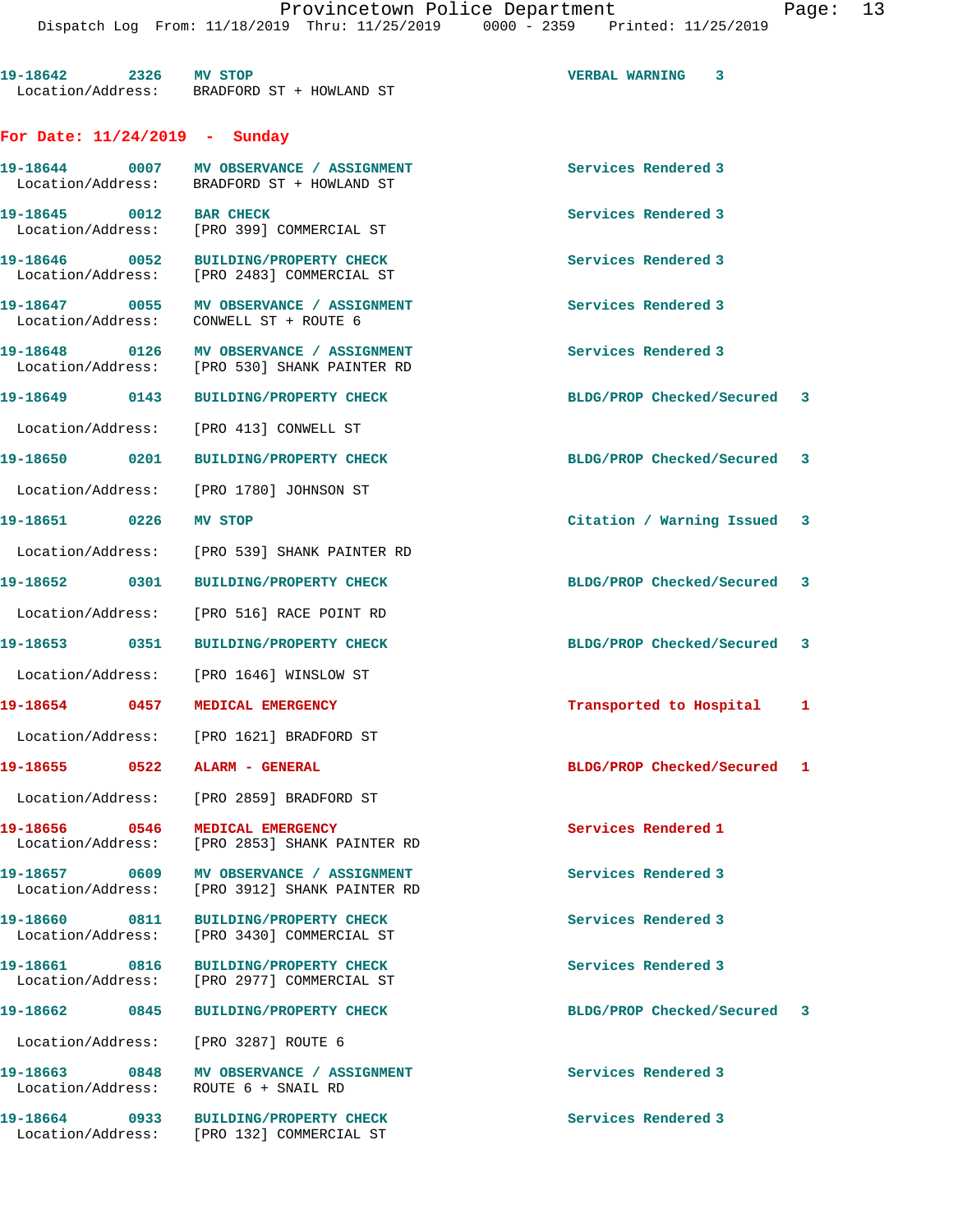19-18658 1000 AIRPORT Services Rendered 3 Location/Address: [PRO 516] RACE POINT RD **19-18665 1006 MV OBSERVANCE / ASSIGNMENT Services Rendered 3**  Location/Address: ROUTE 6 + SHANK PAINTER RD **19-18666 1041 PARK, WALK & TALK Services Rendered 3**  Location/Address: [PRO 537] SHANK PAINTER RD 19-18667 1126 PARK, WALK & TALK **Services Rendered 3**  Location: [PRO 3431] LOPES SQUARE **19-18668 1133 BUILDING/PROPERTY CHECK Services Rendered 3**  Location/Address: OAK DR **19-18670 1322 LARCENY / FORGERY / FRAUD Services Rendered 2**  Location/Address: [PRO 545] SHANK PAINTER RD **19-18671 1338 MV OBSERVANCE / ASSIGNMENT Services Rendered 3**  Location/Address: ROUTE 6 + SNAIL RD **19-18672 1455 SERVICE CALL - POLICE Services Rendered 3**  Location/Address: [PRO 516] RACE POINT RD 19-18673 1540 PARK, WALK & TALK **Services Rendered 3**  Location/Address: [PRO 105] COMMERCIAL ST **19-18674 1634 ANIMAL CALL SPOKEN TO 2**  Location/Address: [PRO 3287] ROUTE 6

**19-18676 1753 MEDICAL EMERGENCY Transported to Hospital 1**

Location/Address: [PRO 208] COMMERCIAL ST

**19-18679 1948 MEDICAL EMERGENCY Services Rendered 1**  Location/Address: [PRO 442] HARRY KEMP WAY

19-18678 1949 MV OBSERVANCE / ASSIGNMENT **Services Rendered 3** Location/Address: BRADFORD ST EXT + WEST VINE ST

**19-18680 2106 MV DISABLED Services Rendered 2**  Location/Address: [PRO 2479] ROUTE 6

**19-18682 2316 BUILDING/PROPERTY CHECK Services Rendered 3**  Location/Address: [PRO 3259] MACMILLAN WHARF

**19-18683 2328 BUILDING/PROPERTY CHECK Services Rendered 3**  Location/Address: [PRO 2206] PILGRIMS LANDING

Location/Address: [PRO 519] RACE POINT RD

**19-18684 2332 MV OBSERVANCE / ASSIGNMENT Services Rendered 3**  Location/Address: BRADFORD ST + RYDER ST

## **For Date: 11/25/2019 - Monday**

| 19–18685<br>0131<br>Location/Address: | <b>BUILDING/PROPERTY CHECK</b><br>[PRO 2494] BRADFORD ST | Services Rendered 3        |
|---------------------------------------|----------------------------------------------------------|----------------------------|
| 19-18686<br>0138<br>Location/Address: | MV OBSERVANCE / ASSIGNMENT<br>HOWLAND ST + BRADFORD ST   | Services Rendered 3        |
| 19–18687<br>0152<br>Location/Address: | MV STOP<br>[PRO 2518] ROUTE 6                            | <b>VERBAL WARNING</b><br>з |
| 19-18688<br>0535<br>Location/Address: | <b>FLIGHT COVERAGE</b><br>[PRO 516] RACE POINT RD        | Services Rendered 3        |

**19-18681 2122 BUILDING/PROPERTY CHECK BLDG/PROP Checked/Secured 3**